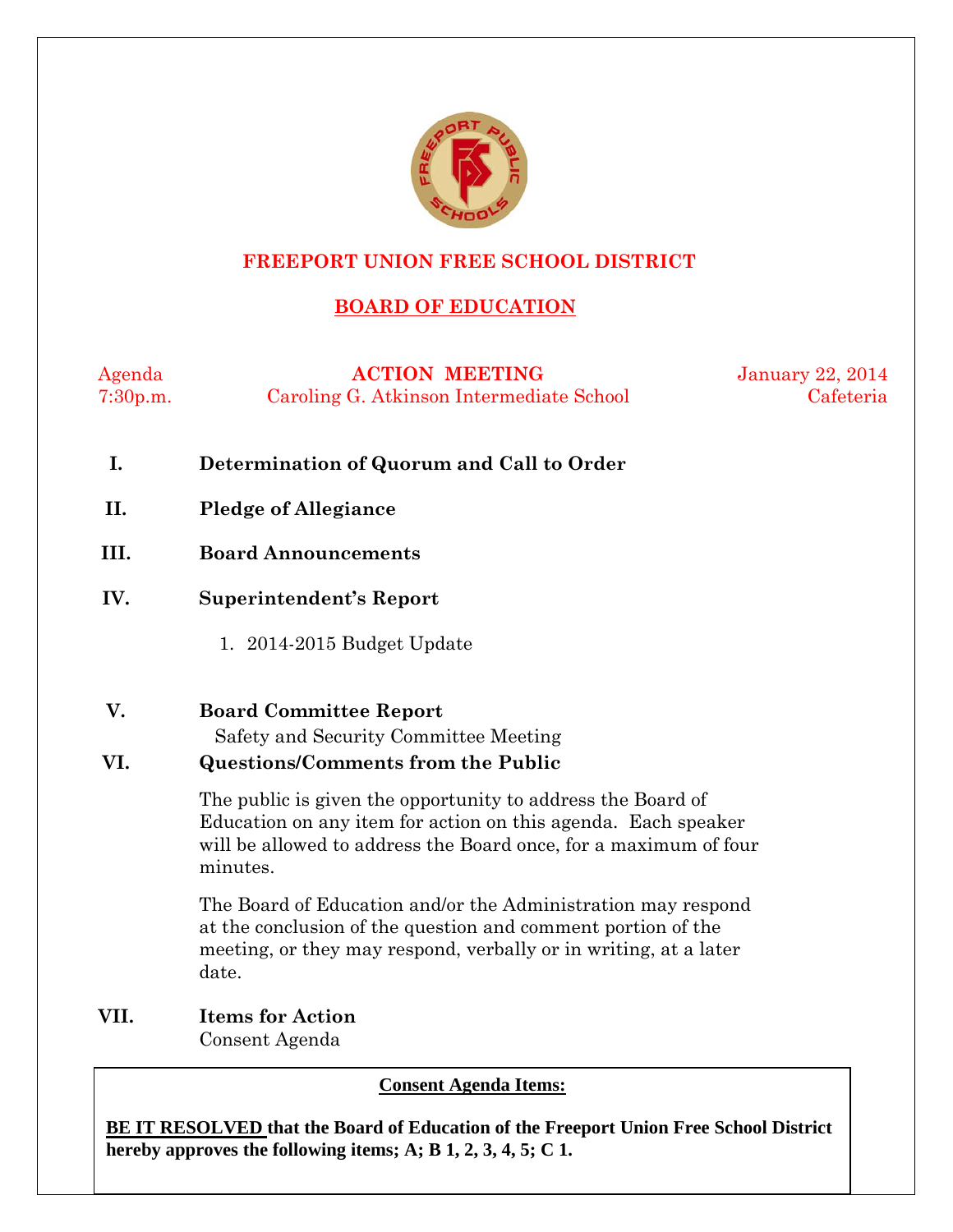### **Acceptance of the Minutes**

### **Consent Approve**

|       | A.        | Acceptance of the Minutes of the Board of Education                                                                                                                                               | TAB <sub>1</sub>                                                                                 |  |  |  |  |
|-------|-----------|---------------------------------------------------------------------------------------------------------------------------------------------------------------------------------------------------|--------------------------------------------------------------------------------------------------|--|--|--|--|
|       | <b>B.</b> | <b>Personnel Actions</b><br>1. Leave of Absence<br>2. Resignation<br>3. Appointment of Staff - Probationary<br>4. Appointment of Staff-Non-Instructional<br>5. Appointment of Co-curricular Staff | TAB <sub>2</sub><br>TAB <sub>3</sub><br>TAB <sub>4</sub><br>TAB <sub>5</sub><br>TAB <sub>6</sub> |  |  |  |  |
|       | C.        | <b>Education</b><br>1. Acceptance of the Minutes from the Committees on<br>Special Education and Preschool Education                                                                              | TAB <sub>7</sub>                                                                                 |  |  |  |  |
| VIII. |           | <b>Other Items for Action</b>                                                                                                                                                                     |                                                                                                  |  |  |  |  |
|       | A.        | Personnel<br>1. Granting of Tenure<br>2. Appointment of a Consultant                                                                                                                              | TAB <sub>8</sub><br>TAB <sub>9</sub>                                                             |  |  |  |  |
|       | <b>B.</b> | <b>Education</b><br>1. Establishment of the Annual Meeting<br>2. Appointment of a Library Board Trustee<br>3. Approval of Consultants                                                             | <b>TAB 10</b><br><b>TAB 11</b><br><b>TAB 12</b>                                                  |  |  |  |  |
|       | C.        | Finance<br>1. Budget Transfer – General Fund                                                                                                                                                      | <b>TAB 13</b>                                                                                    |  |  |  |  |
| IX.   | D.        | <b>Other Reports to the Board</b>                                                                                                                                                                 | <b>TAB 14</b>                                                                                    |  |  |  |  |
|       |           | 1. Treasurer's Report - November, 2013                                                                                                                                                            |                                                                                                  |  |  |  |  |
|       |           | 2. High School Funds Report<br><b>Questions/Comments from the Public on Other Topics</b>                                                                                                          |                                                                                                  |  |  |  |  |
|       |           | At this time, the public is given the opportunity to address the<br>Board of Education on any topic. Each speaker will be allowed<br>to address the Board once, for a maximum of four minutes.    |                                                                                                  |  |  |  |  |
|       |           | The Board of Education and/or the Administration may respond<br>at the conclusion of the question and comment portion of the                                                                      |                                                                                                  |  |  |  |  |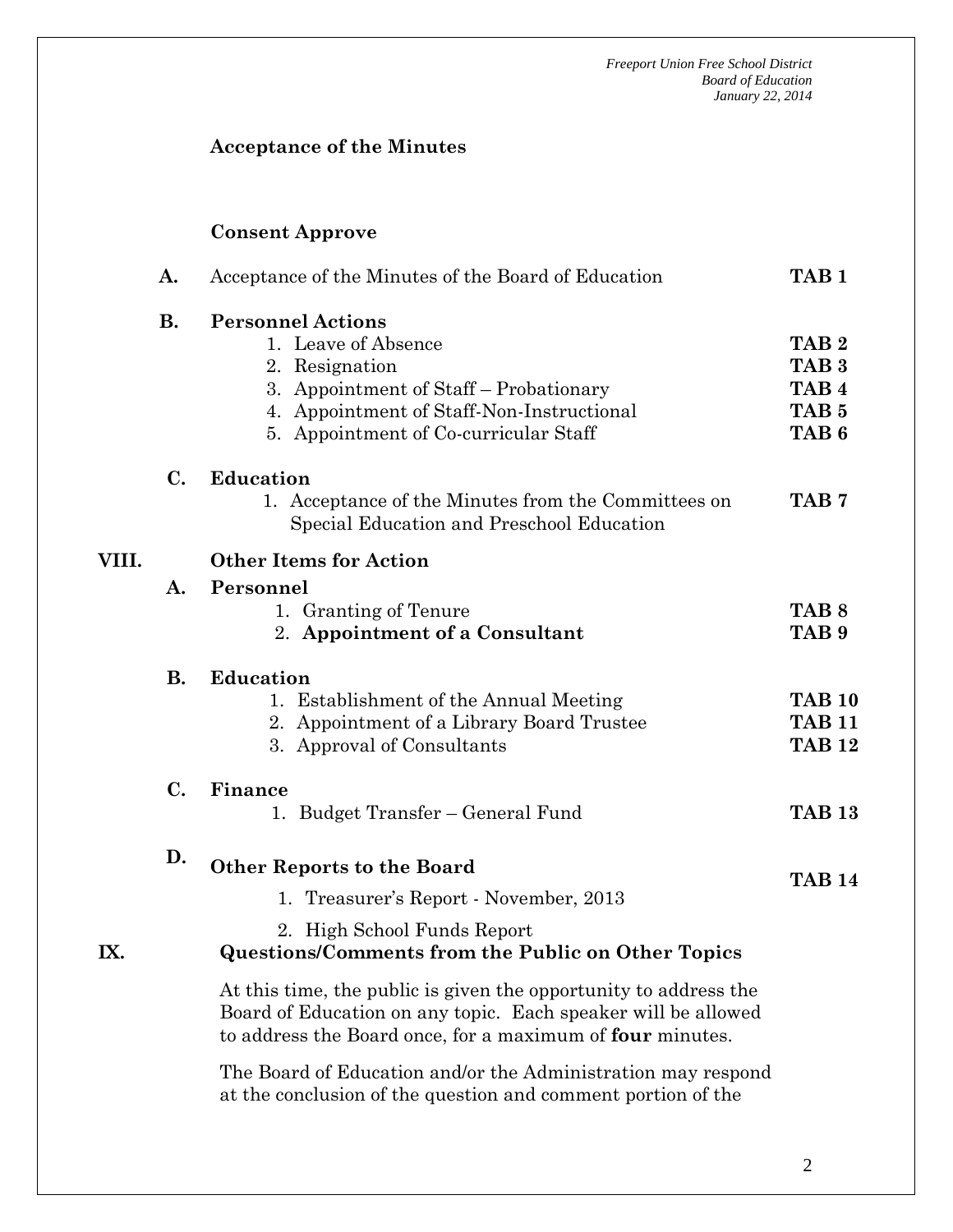meeting, or they may respond, in writing, at a later date.

- **X. Board Comments**
- **XI. Superintendent Comments**
- **XII. Adjournment**

#### **Next Meeting**

#### **XIII.**

The next proposed meeting of the Board of Education will be held on February 5, 2014 at Caroline G. Atkinson School. All meetings begin at 7:30 p.m. unless otherwise noted.

Register to vote: Monday through Friday between 8:30 a.m. and 3:30 p.m. at the Administration Building, 235 N. Ocean Avenue.

**Visit our website at [www.freeportschools.org](http://www.freeportschools.org/)**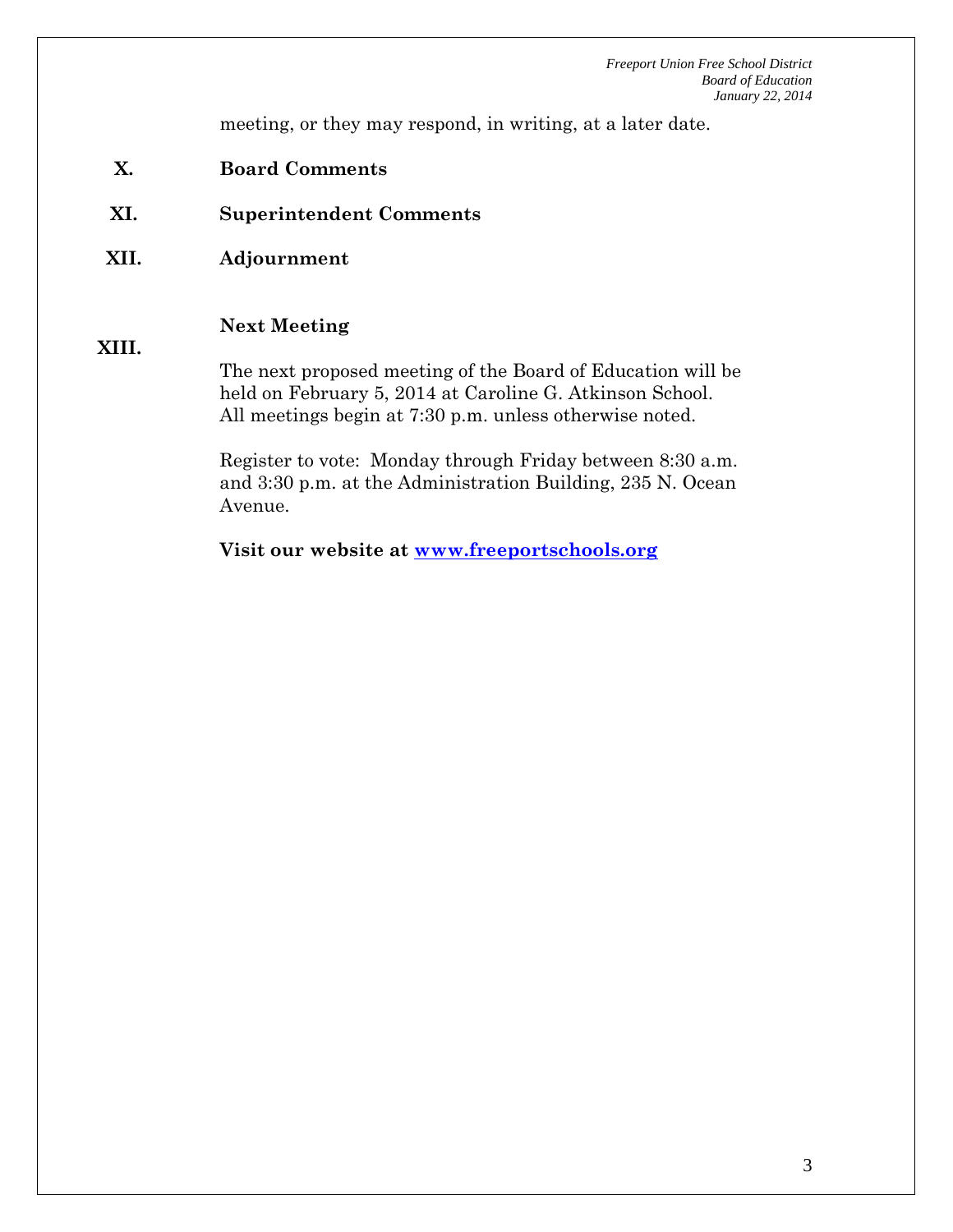## **Consent Agenda Items:**

**BE IT RESOLVED,** that the Board of Education of the Freeport Union Free School District hereby approves the following items; A; B 1, 2, 3, 4, 5; C.

### **BACK UP MATERIAL FOR CONSENT AGENDA ACTION ITEMS IN TABS 1-7**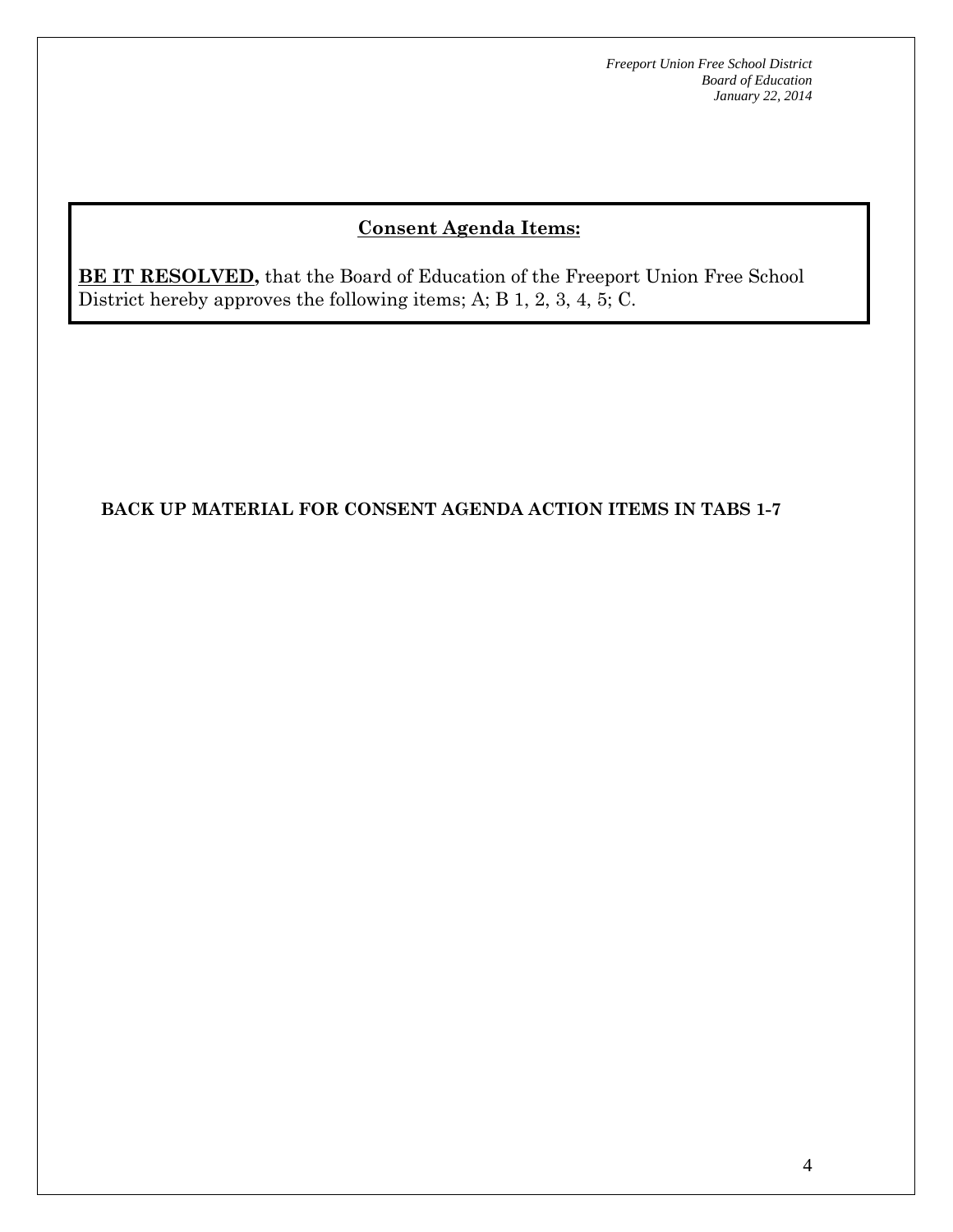**Acceptance of the Minutes**

**BE IT RESOLVED** that the Board of Education of the Freeport Union Free School District hereby accepts the minutes of the following meetings as written:

December 16, 2013, December 18, 2013, January 8, 2013.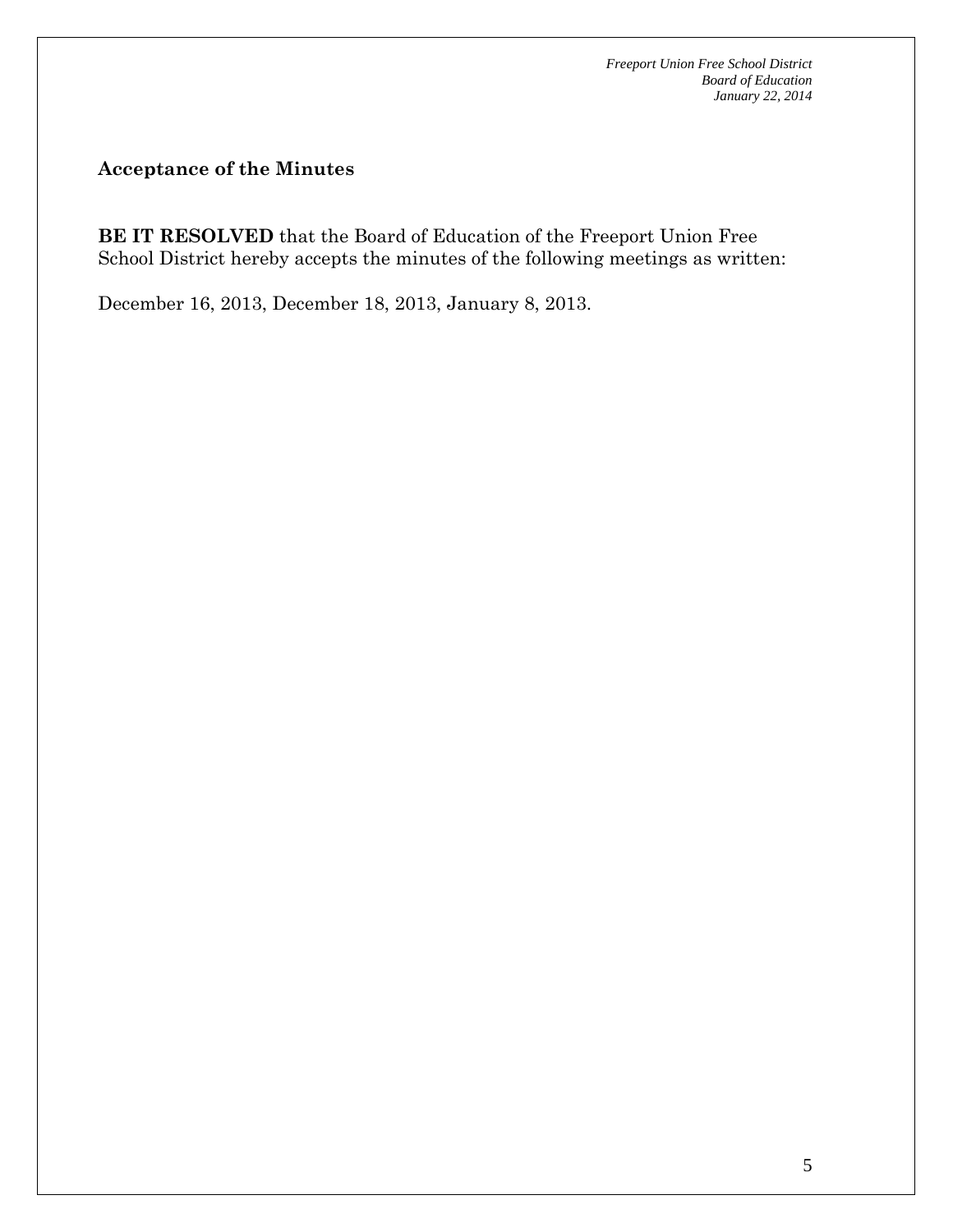## **Personnel**

### **Leave of Absence**

**BE IT RESOLVED**, that the Board of Education of the Freeport Union Free School District hereby grants a request for leave of absence as listed below:

**1. Mondy Tillery,** Security Aide, effective September 16, 2013 now through April 6, 2014 for health reasons.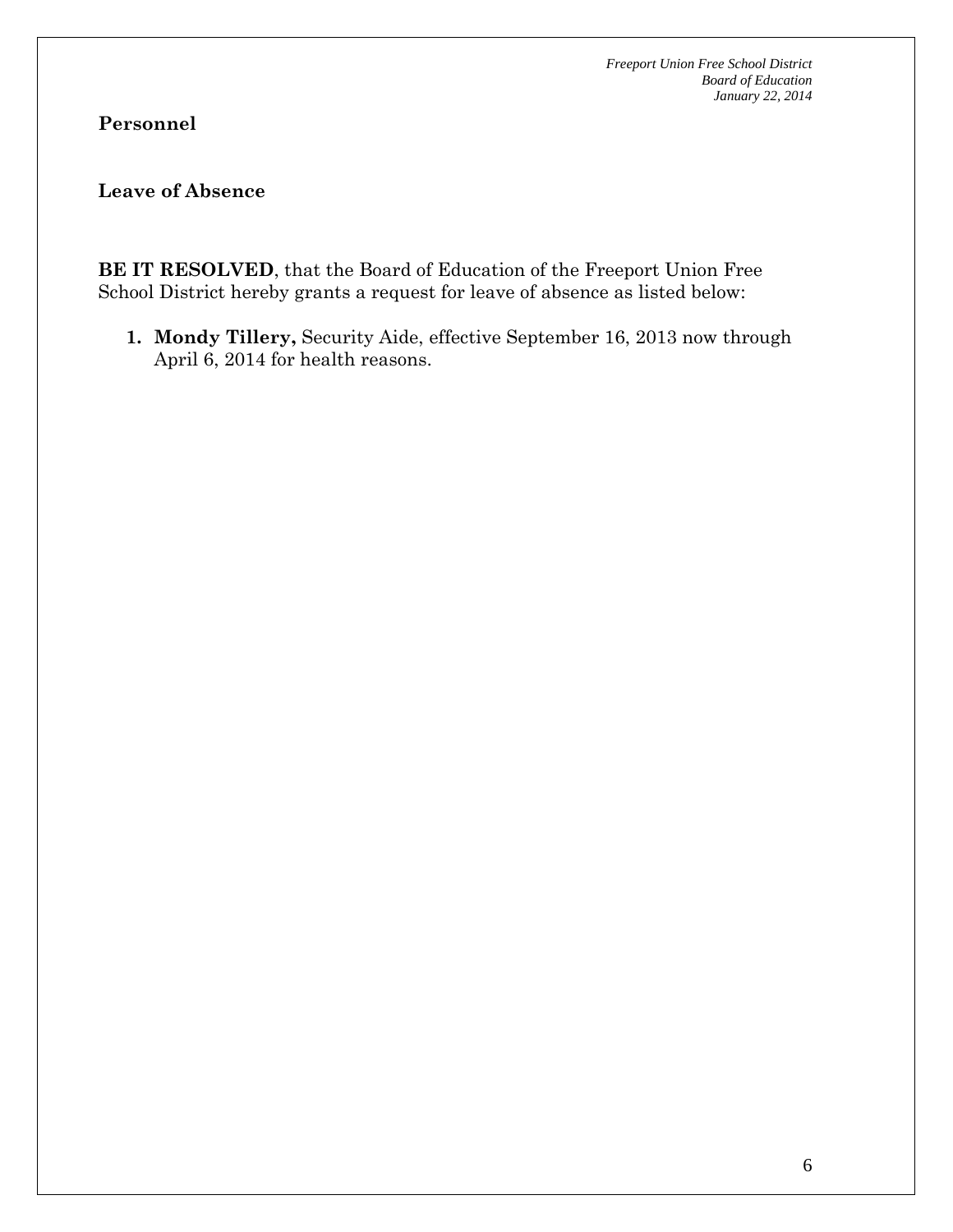## **Personnel**

### **Resignation of Staff**

**BE IT RESOLVED**, that the Board of Education of the Freeport Union Free School District hereby accepts the letter(s) of resignation from the following staff member(s) as listed below:

**Ashley Duarte Morales,** Teacher Aide, effective December 20, 2013, for personal reasons.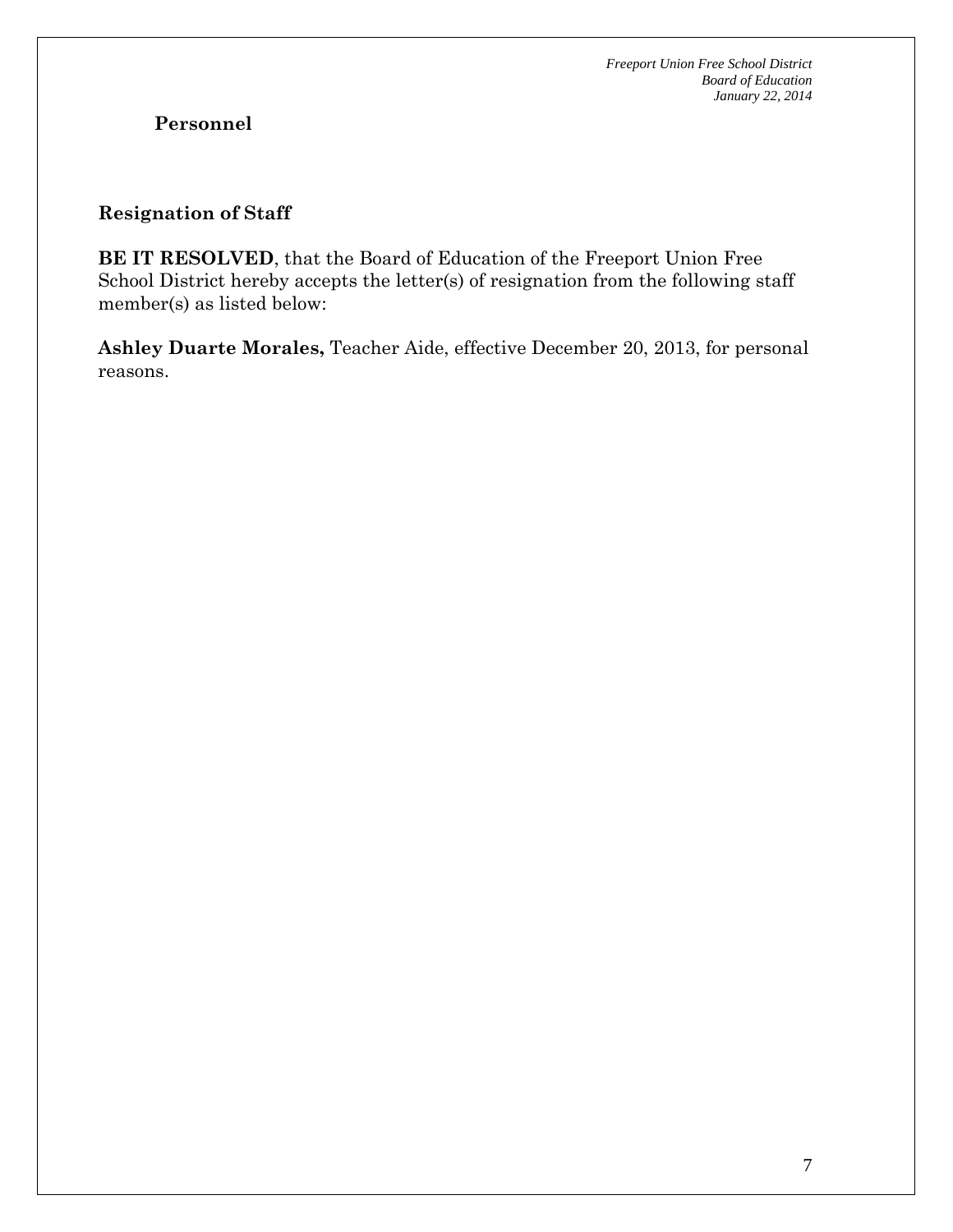### **Personnel**

### **Appointment of Staff – Probationary**

**BE IT RESOLVED**, that the Board of Education of the Freeport Union Free School District, upon the recommendation of the Superintendent, hereby appoints the individuals listed in the attached Appointment of Staff Report - Probationary, in accordance with the rules of the Board of Regents. These individuals shall possess appropriate certification allowing them to serve as teachers in the public schools of New York.

**1. Morgan Miller,** full-time Teaching Assistant, a probationary appointment effective January 21, 2014 through January 20, 2017. Compensation will be according to the FTAA Contract at \$19,226. Assignment: Dodd.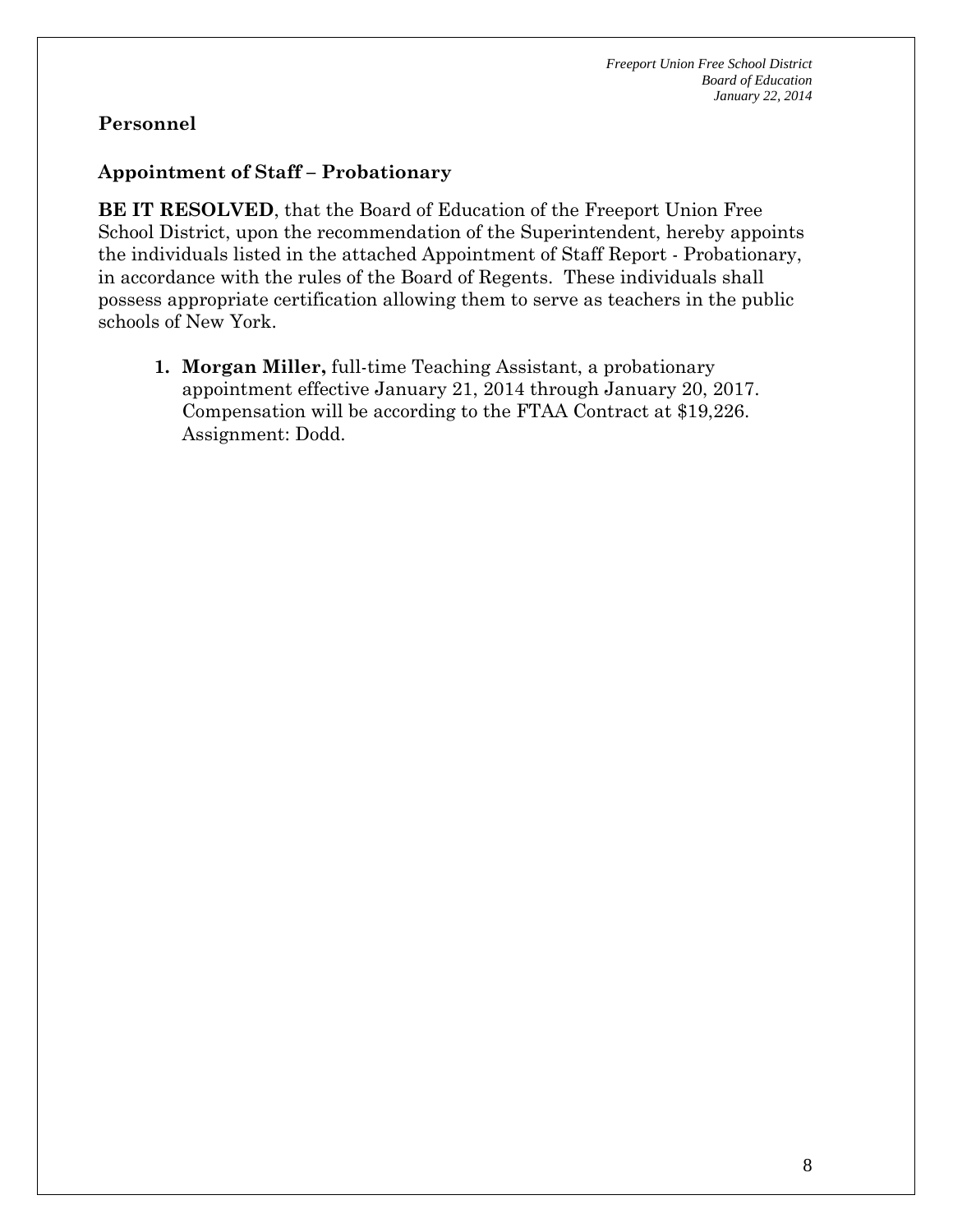### **Personnel**

### **Appointment of Staff-Non-Instructional**

**BE IT RESOLVED**, that the Board of Education of the Freeport Union Free School District hereby appoints the individuals as listed, in accordance with Civil Service Rules and Regulations.

> 1. **Diane Shanley**, Typist Clerk (10 Month), (replacing E. Accomando, retired) a probationary appointment effective January 9, 2014 for a period of 26 weeks upon Civil Service approval. Compensation for this position shall be according to the Clerical Salary Schedule at \$30,975. Assignment: Bayview.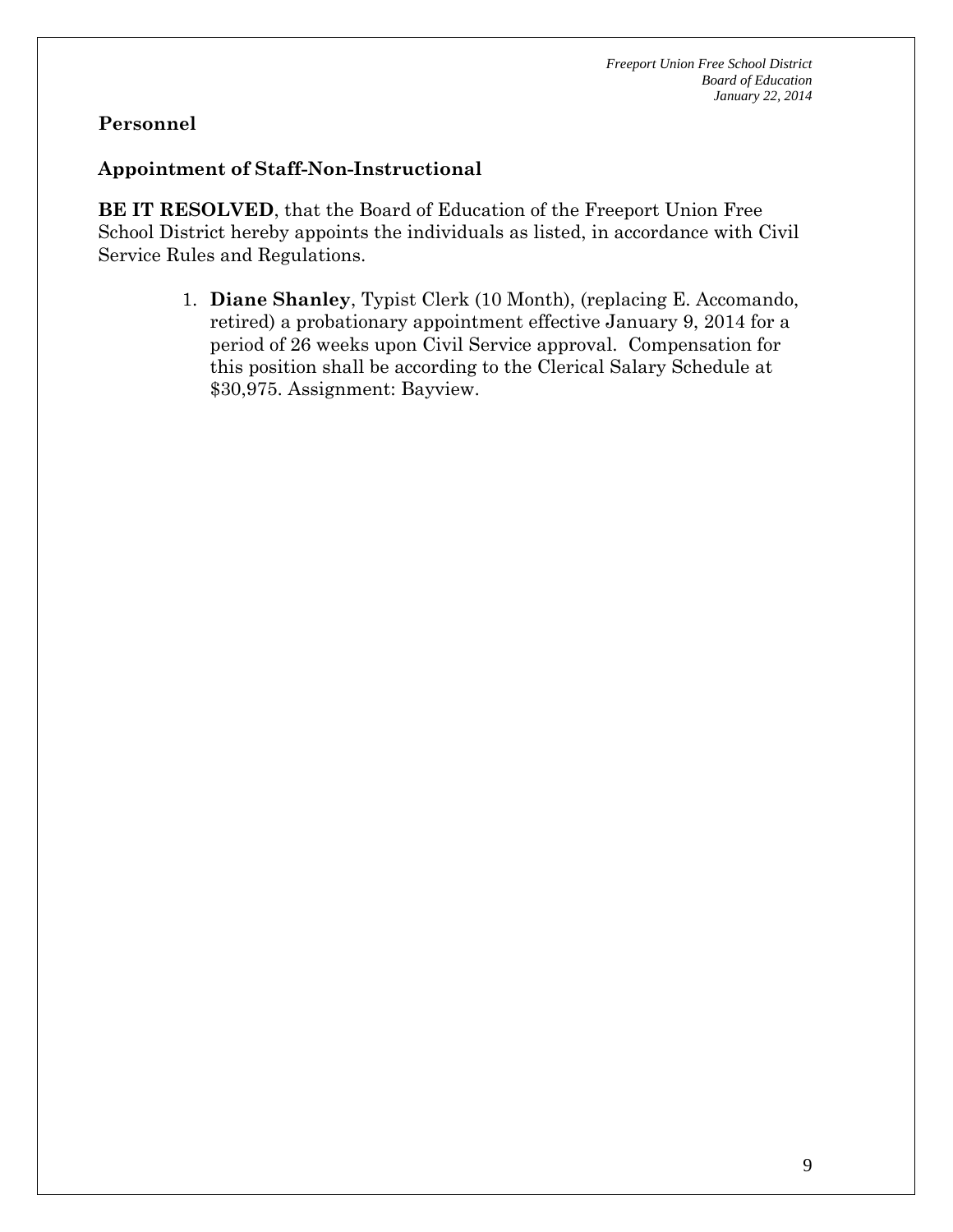### **Personnel**

#### **Co-curricular Appointments**

BE IT RESOLVED, that the Board of Education of the Freeport Union Free School District, upon the recommendation of the Superintendent, hereby appoints the individuals listed below, in accordance with the rules of the Board of Regents. These individuals shall possess appropriate certification allowing them to serve as teachers or other staff in the public schools of New York for the 2013-2014 School Year.

# **21ST CENTURY COMMUNITY LEARNING CENTERS AFTER SCHOOL ACADEMIES**

| <b>Name and School</b>      |            | Subject      |
|-----------------------------|------------|--------------|
| Donna Rusinek (Archer)      | \$2,077.20 | ELA/Math     |
| Michael Huismann (Bayview)  | \$1,039.00 | Science Club |
| Christina Estevez (Bayview) | \$1,039.00 | Art Club     |
| Lauren Fisher (Archer)      | \$2,077.20 | ELA/Math     |
| Lori Downing (Giblyn)       | \$1,246.32 | ELA/Math     |
| Rebecca Karp                | \$1,246.32 | ELA/Math     |
| Lisa Watson                 | \$1,246.32 | ELA/Math     |
| Jacqueline Margaroli        | \$623.16   | ELA/Math     |
| Carla Sasso                 | \$623.16   | ELA/Math     |
| Danielle Barry              | \$1,246.32 | ELA/Math     |
| Gina Newcombe               | \$1,246.32 | ELA/Math     |
| Stefani Adames              | \$1,246.32 | ELA/Math     |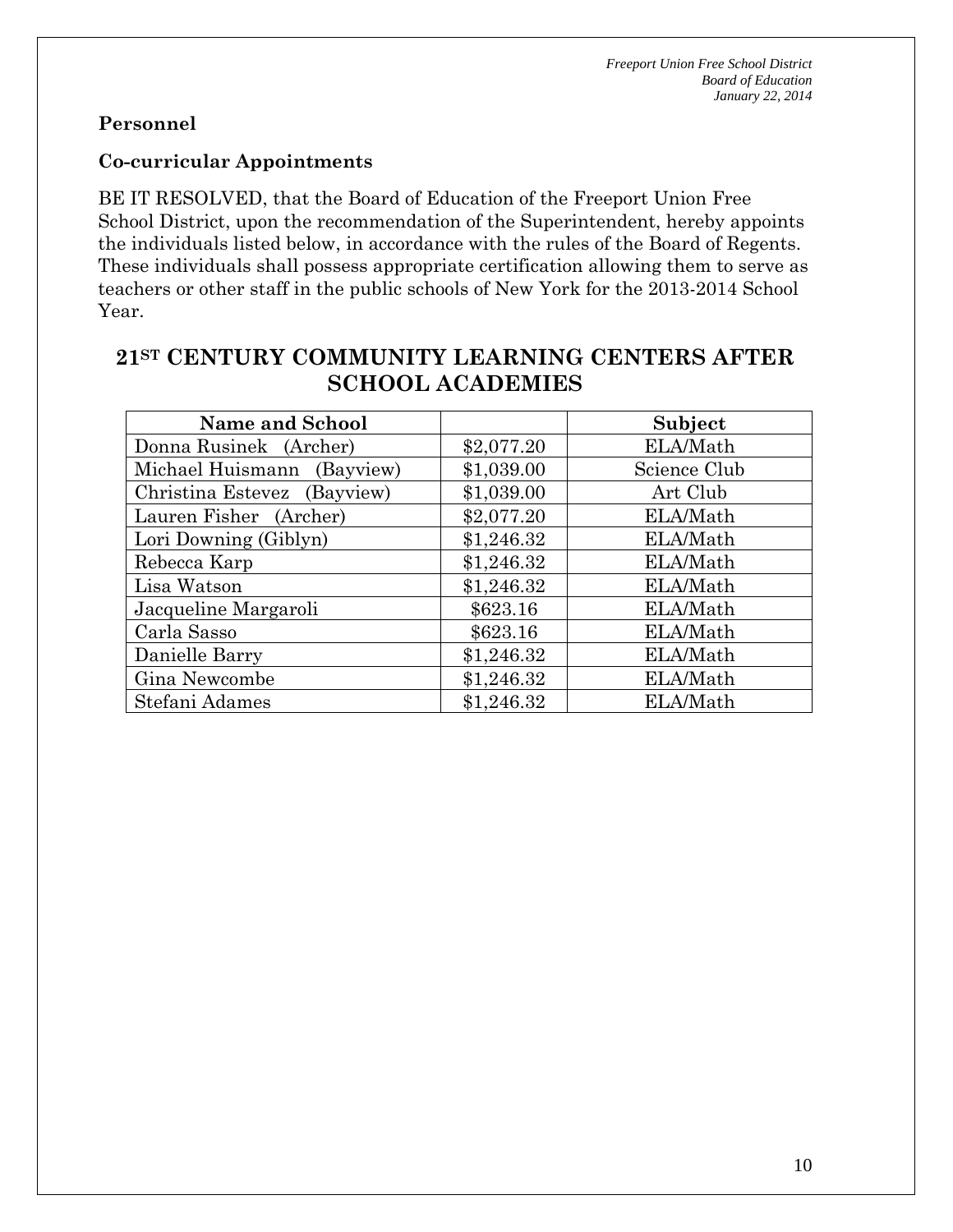### **Education**

#### **CSE/CPSE Minutes**

**BE IT RESOLVED,** that the Board of Education of the Freeport Union Free School District hereby accepts the minutes of the meetings of the Committees on Special Education and Preschool Special Education for the following dates:

November 21, 22, 25, 26, 2013;

December 2, 3, 4, 5, 6, 10, 11, 12, 13, 16, 17, 18, 19, 20, 2013;

January 7, 14, 2014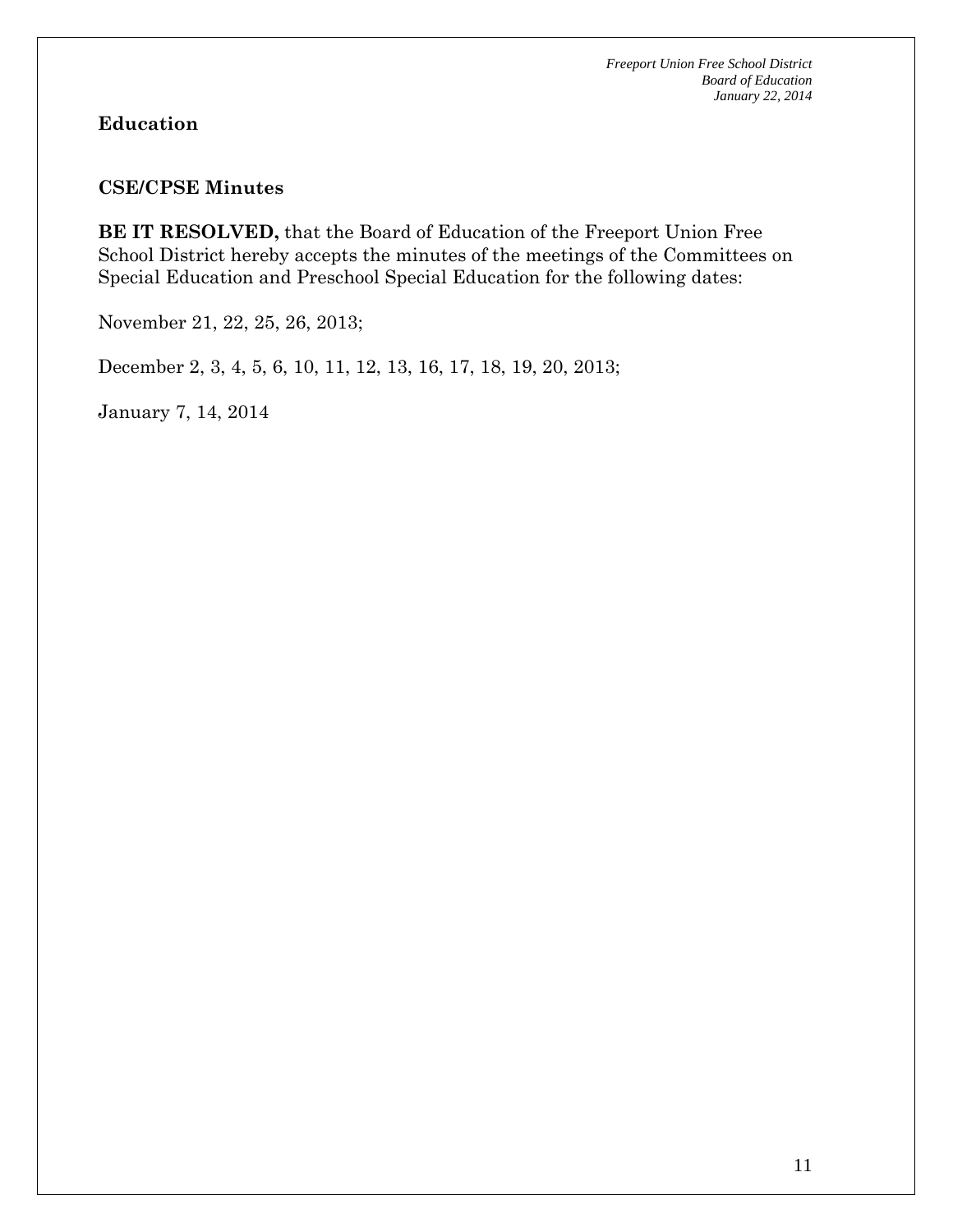# **Personnel**

### **Granting of Tenure**

**BE IT RESOLVED,** that the Board of Education of the Freeport Union Free School District hereby grants tenure status to the following individual(s):

| Teacher         |               |                    |                    |  |  |  |  |  |
|-----------------|---------------|--------------------|--------------------|--|--|--|--|--|
| <b>NAME</b>     | <b>SCHOOL</b> | <b>TENURE AREA</b> | <b>TENURE DATE</b> |  |  |  |  |  |
| John Wildermuth | FHS           | English            | February 8, 2014   |  |  |  |  |  |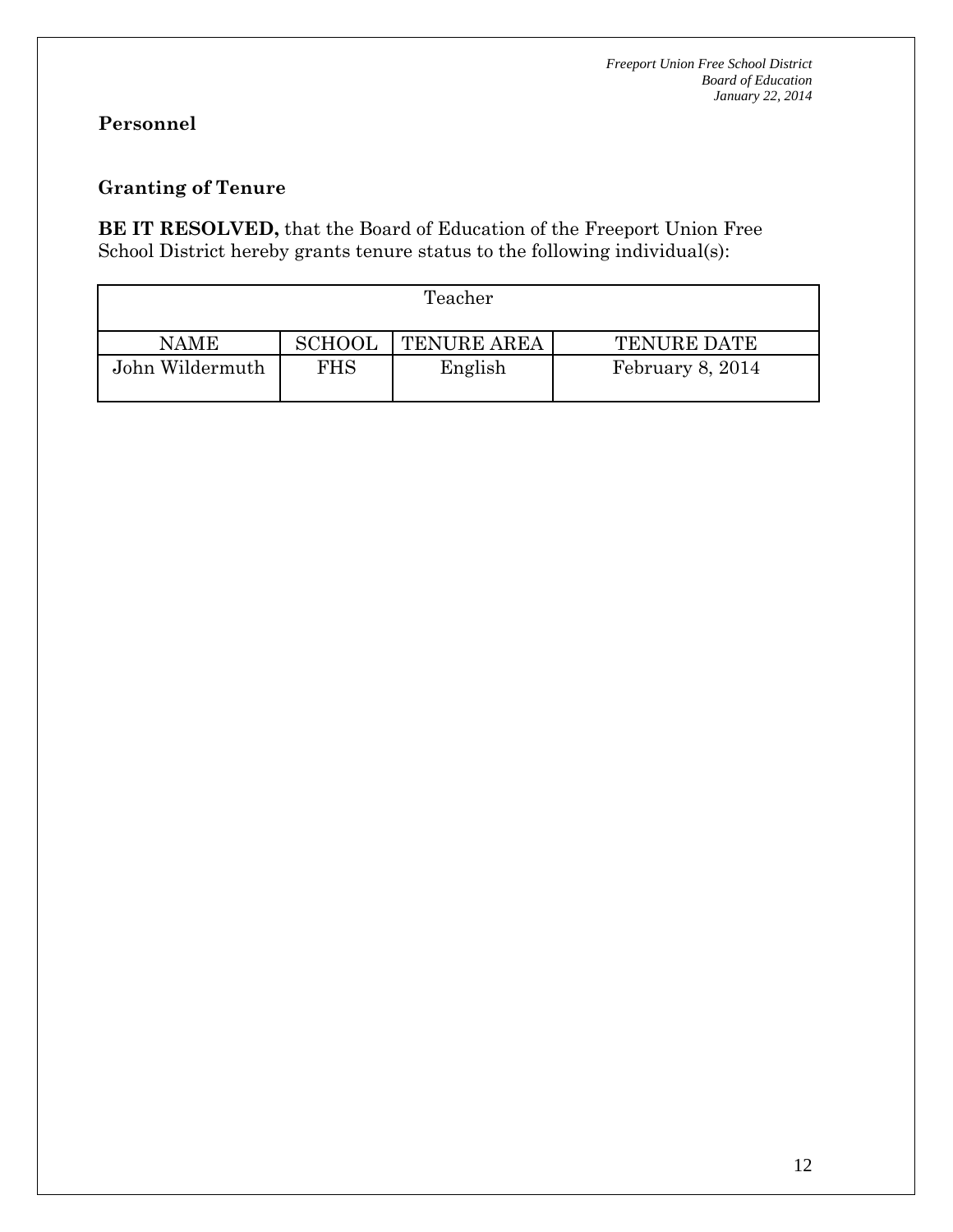**Personnel**

### **Appointment of a Consultant**

**BE IT RESOLVED,** that the Board of Education of the Freeport Union Free School District hereby appoints Joseph Guadagno to serve in the capacity of a consultant in the Business Office, effective January 23, 2014 at a per diem rate of \$500; and

**BE IT ALSO RESOLVED**, that the Board of Education of the Freeport Union Free School District authorizes the Superintendent (or his designee) to execute said agreements on its behalf.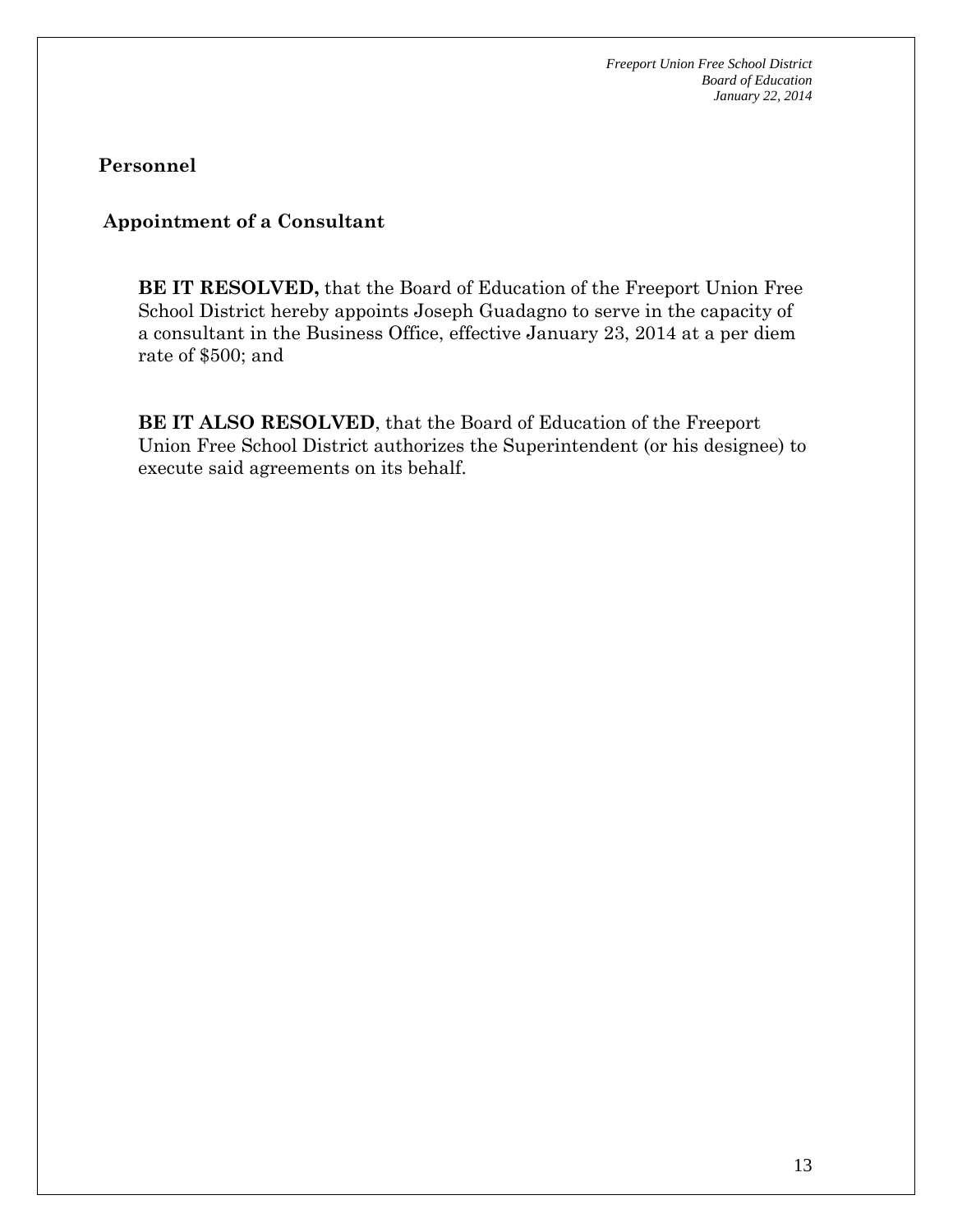### **Education**

**Establishment of the Annual Meeting, the Budget Hearing and the Annual Budget Vote and Trustee Election**

#### **RESOLVED THAT THE BOARD OF EDUCATION HEREBY ESTABLISHES THE ANNUAL MEETING, THE BUDGET HEARING AND THE ANNUAL BUDGET VOTE AND TRUSTEE ELECTION AS PRESCRIBED IN THE FOLLOWING RESOLUTION**.

- **WHEREAS** Section, 2022-a, requires that in a union free school district in a county with a population of one million or more, holding the election of board of education or board of trustees members, the vote upon the appropriation of the necessary funds to meet the estimated expenditures, or on propositions involving the expenditure of money, or authorizing the levy of taxes, provides that such election shall be held on the third Tuesday in May, (May 20, 2014).
- **BE IT RESOLVED,** that the Board of Education of the Freeport Union Free School District shall hold a budget hearing on May 7, 2014 at 7:30 PM.
- **AND BE IT FURTHER RESOLVED,** that the Clerk of the Board shall, and is hereby directed to, have notices of the Annual Budget Vote and Election to be held on May 20, 2014, published in the Official Papers of the District. These papers shall be *The Freeport Baldwin Leader* and *Newsday*, two newspapers having general circulation within the District. Said publications shall be at least four times and on the dates as listed for each newspaper. *The Freeport Baldwin Leader* shall be April 3, April 10, April 24, and May 1, 2014, or an alternate date within the required notification period. *Newsday* shall be April 3, April 10, April 24, and May 1, 2014, or an alternate date within the required notification period, and the Clerk of the Board of Education shall have notices of the May 7, 2014 Budget Hearing published in the Official Papers of the District. Said publications shall be at least four times and on the dates as listed for each newspaper. For the *Freeport Baldwin Leader* it shall be on the dates as listed for the notice of the annual budget vote and election or an alternate date within the required notification period. For the *Newsday* it shall be on the dates as listed for the notice of the annual budget vote and election or an alternate date within the required notification period.
- **FURTHER RESOLVED,** that the Board of Registration shall be open in accordance with the Laws of the State of New York every school day in the Administration Building, 235 North Ocean Avenue, between the hours of 8:30 o'clock a.m. and 3:30 o'clock p.m. (local time) until May 13, 2014, for the Annual Budget Vote and Election to be held on May 20, 2014. In addition the Board of Registration will be open May 6, 2014 and May 8, 2014 from 6:00 o'clock p.m. until 9:00 o'clock p.m. for residents to register to vote for the Annual Budget and Trustee election to be held on May 20, 2014.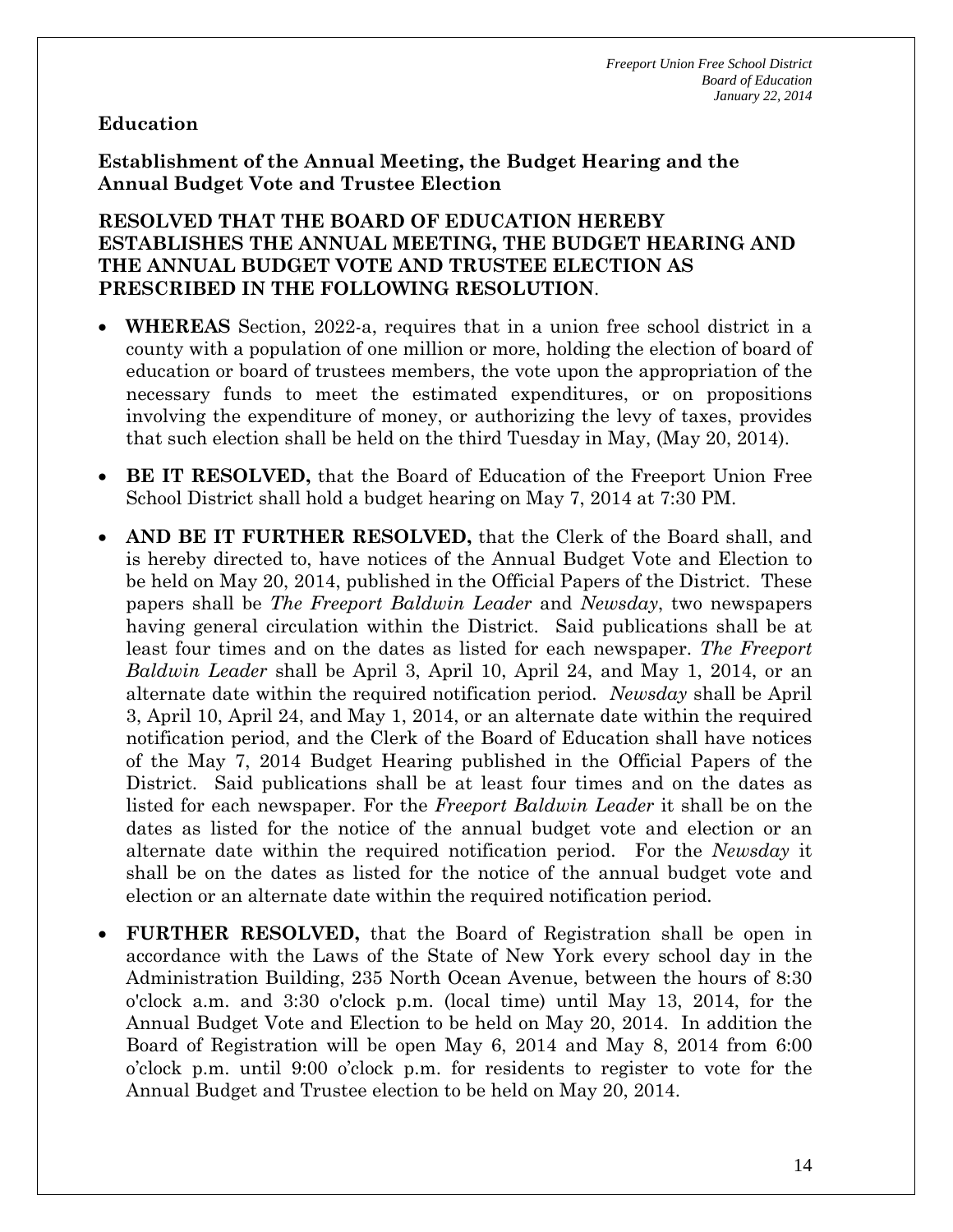- **AND FURTHER RESOLVED,** that the Board of Education determines that voting machines are to be used for the purpose of recording the vote at said meeting of the District to be held on May 20, 2014, between the hours of 6 o'clock a.m. and 9 o'clock p.m. (local time), pursuant to the provisions of the Education Law, and the Clerk of the District is hereby directed to procure such machines as may be necessary for use at said meeting.
- **BE IT RESOLVED,** that nominations for the Office of School Trustee shall be filed with the School District Clerk, Administration Building, on or before 5 o'clock p.m. (local time) April 21, 2014, and shall contain at least forty-two (42) signatures of qualified voters.
- **FURTHER RESOLVED,** that a lottery shall take place on April 21, 2014, at 5 o'clock p.m. for the purpose of determining candidate placement on the ballot.
- **BE IT RESOLVED,** that all questions and propositions for the conduct of the meetings and elections, other than those for the Office of School Trustee, which the qualified voters of the District desire to be placed on the voting machines, shall be filed with the School District Clerk, Administration Building, on or before 5 o'clock p.m. (local time), April 21, 2014 upon the presentation of a petition signed by at least one hundred and six (106) qualified voters of the School District. The Board of Education reserves the right to edit or amend any proposition without changing the intent thereof.
- **BE IT FURTHER RESOLVED,** that petitions for propositions which are required by law to be included in the notice of the annual meeting must be submitted no later than 5:00 p.m. on or before March 21, 2014 upon the presentation of a petition signed by at least one hundred and six (106) qualified voters of the School District. The Board of Education reserves the right to edit or amend any proposition without changing the intent thereof.

**BE IT RESOLVED,** that absentee ballots will be provided for the election of Board members and Budget Vote, in accordance with Education Law of the State of New York, §2018-a.

**BE IT FURTHER RESOLVED,** that a Real Property Tax Exemption Report prepared in accordance with Section 495 of the Real Property Tax Law will be annexed to any tentative/preliminary budget as well as the final adopted budget of which it will form a part; and shall be posted on District bulletin board(s) maintained for public notices, as well as on the District's website.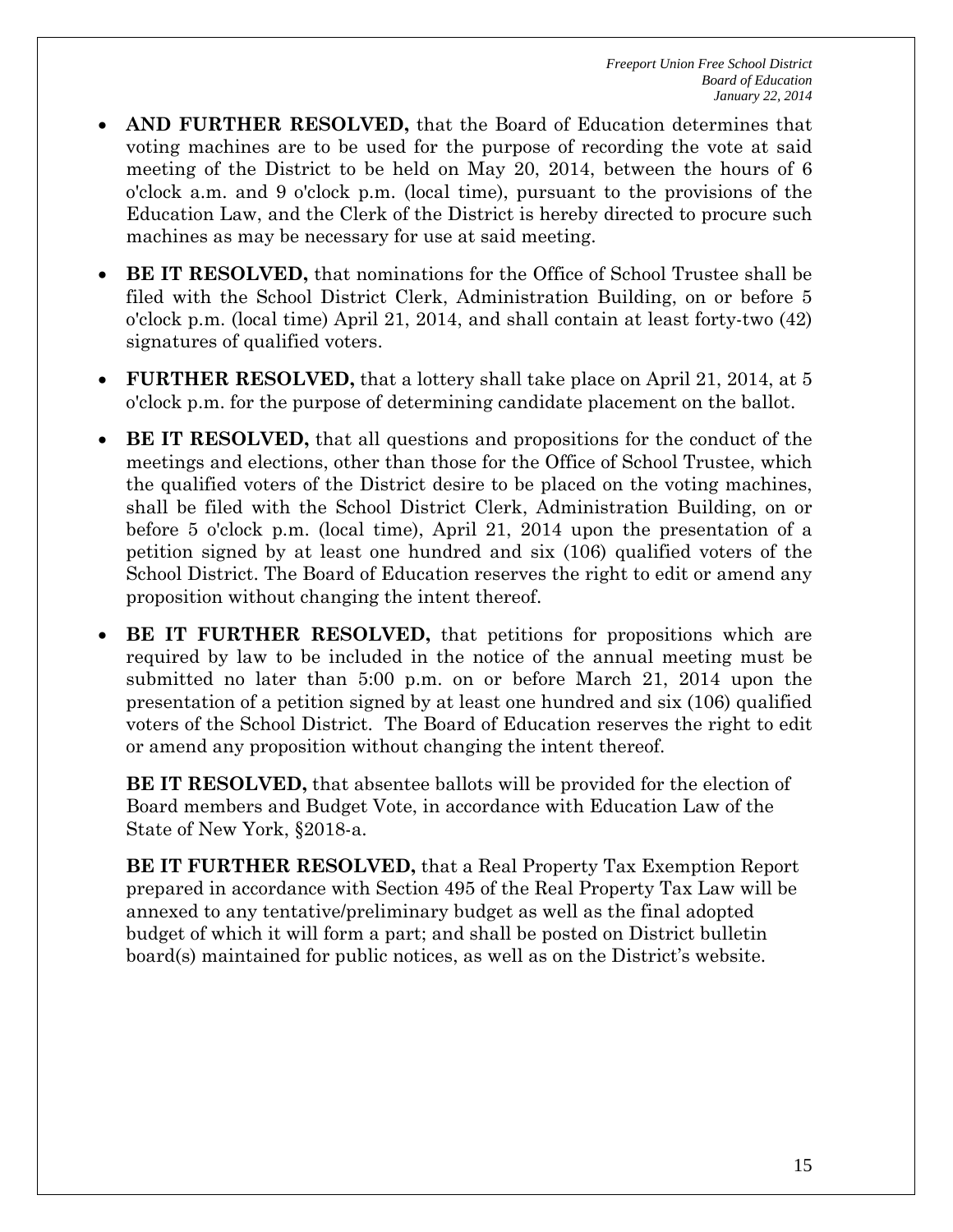### **Education**

### **Appointment of the Library Board Trustee**

**BE IT RESOLVED** that the Board of Education of the Freeport Union Free School District, upon the recommendation of the Board of Library Trustees of the Freeport Memorial Library, and Mr. Kenneth Bellifiore, Library Director, hereby appoints:

**Ms. Ellen Kelly,** to the Library Board, to fulfill the unexpired term of Trustee Ira J. Furman. This position will begin December 18, 2013 through November 25, 2016.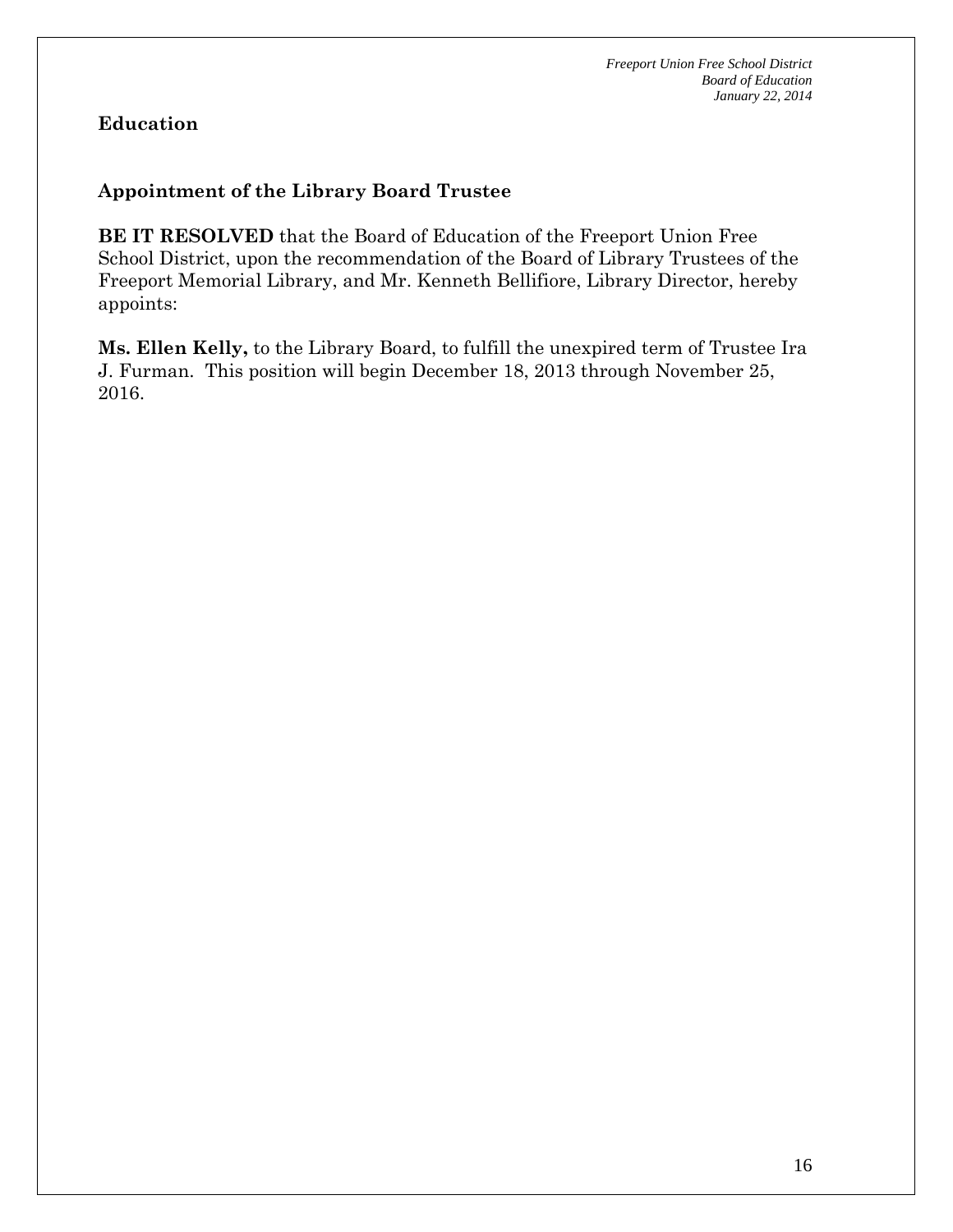## **Education**

### **Approval of Consultant**

**BE IT RESOLVED,** that the Board of Education of the Freeport Union Free School District hereby approves the agreements between the following consultant(s) and the Freeport Union Free School District, as per the following for; and

**BE IT FURTHER RESOLVED**, that the Board of Education authorizes the Superintendent (or his designee) to execute said agreements on its behalf.

| Consultant   | Scope of Work                  |                        | Cost   | Funding   |
|--------------|--------------------------------|------------------------|--------|-----------|
|              |                                |                        |        | Source    |
| Heinemann    | 8 days of Professional         | District Wide          | 22,400 | Title 1   |
| Professional | Development. Focus:            | $K-2$                  |        | Grant     |
| Development  | <b>Benchmark Assessment</b>    |                        |        |           |
|              | <b>System for Reading</b>      |                        |        |           |
|              | levels, Guided Reading         |                        |        |           |
|              | Seminars, and                  |                        |        |           |
|              | customized Guided              |                        |        |           |
|              | Reading support.               |                        |        |           |
| Carol Masin  | 1 day of Professional          | District Wide          | 750    | Title 1   |
|              | Development in                 |                        |        | Grant     |
|              | Fundations/Just Words.         |                        |        |           |
| Patricia J.  | Atkinson                       | Twenty days of         | 6,000  | Title IIa |
| Belfi        |                                | targeted instructional |        | Grant     |
|              |                                | support to support     |        |           |
|              |                                | staff in delivering    |        |           |
|              |                                | Common Core aligned    |        |           |
|              |                                | ELA instruction.       |        |           |
| <b>IDE</b>   | Professional                   | <b>FHS ELA</b>         | 2,900  | Title 11a |
| Corporation: | Development for staff          | teachers/administrator |        | Grant     |
| Learner      |                                | s/select staff from    |        |           |
| Centered     | <b>Students Taking Charge:</b> | Atkinson and Dodd      |        |           |
| Classrooms   | Inside the Learner-            |                        |        |           |
|              | Active, Technology-            |                        |        |           |
| Nancy Sulla  | <b>Infused Classroom</b>       |                        |        |           |
|              |                                |                        |        |           |
|              |                                |                        |        |           |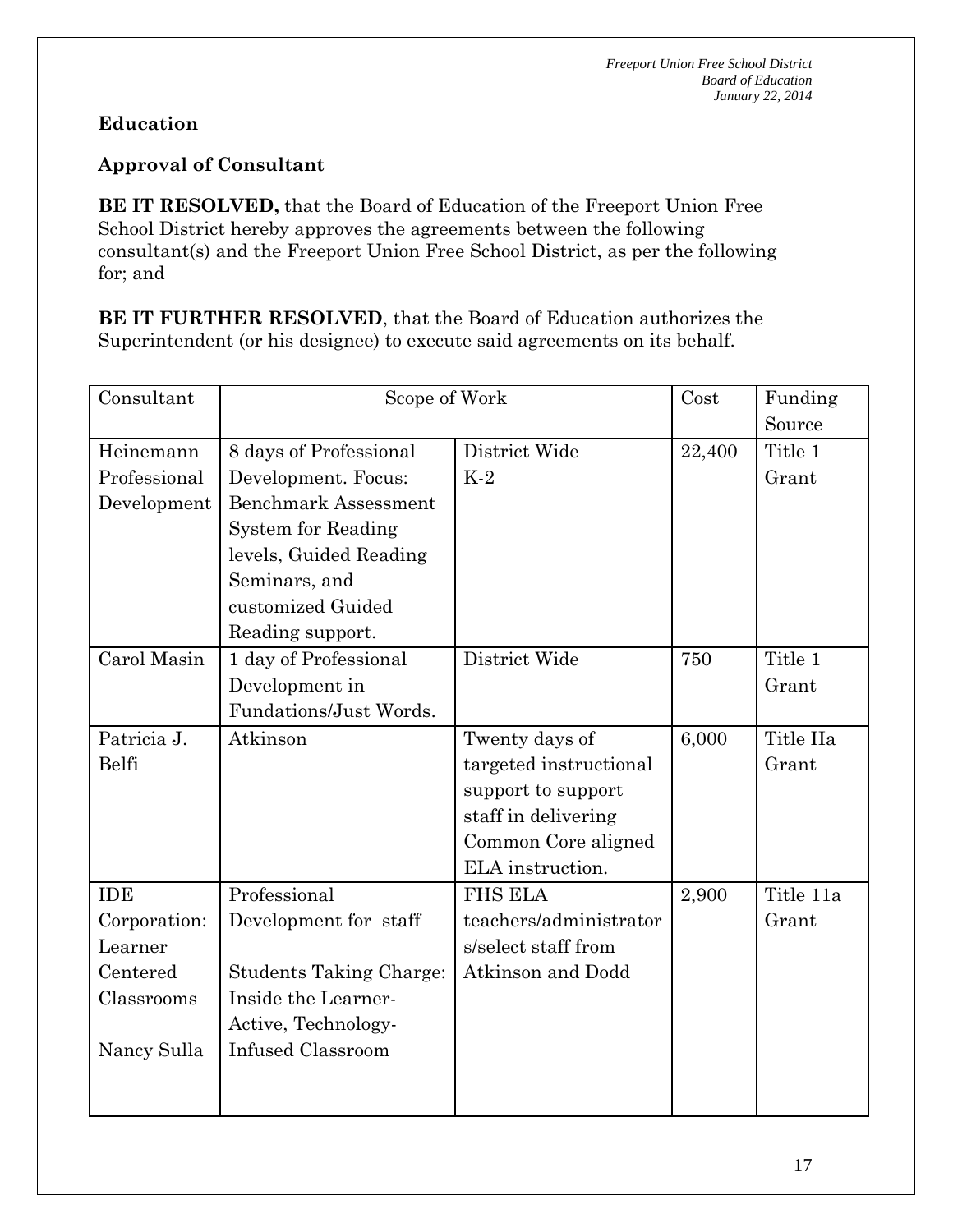*Freeport Union Free School District Board of Education January 22, 2014* Adelphi University Conduct formative and summative grant evaluations, Prepare and provide quarterly reports, Professional development for teachers. Focus: Data collection, technology, best practices, Attend meetings with FUSD as needed. K-6 142,762 Carol White PEP grant International Association for Human Values Two full time teachers to facilitate YES! program, Conduct one Educator's Course for teachers and parents. K-6 30,000 Carol White PEP grant Spark Programs PE curriculum K-2 and 3-6, Instructional supplies to support curriculum for all K-6 students, Two full day training programs for PE staff, Online resources and support. K-6 11,759 Carol White PEP grant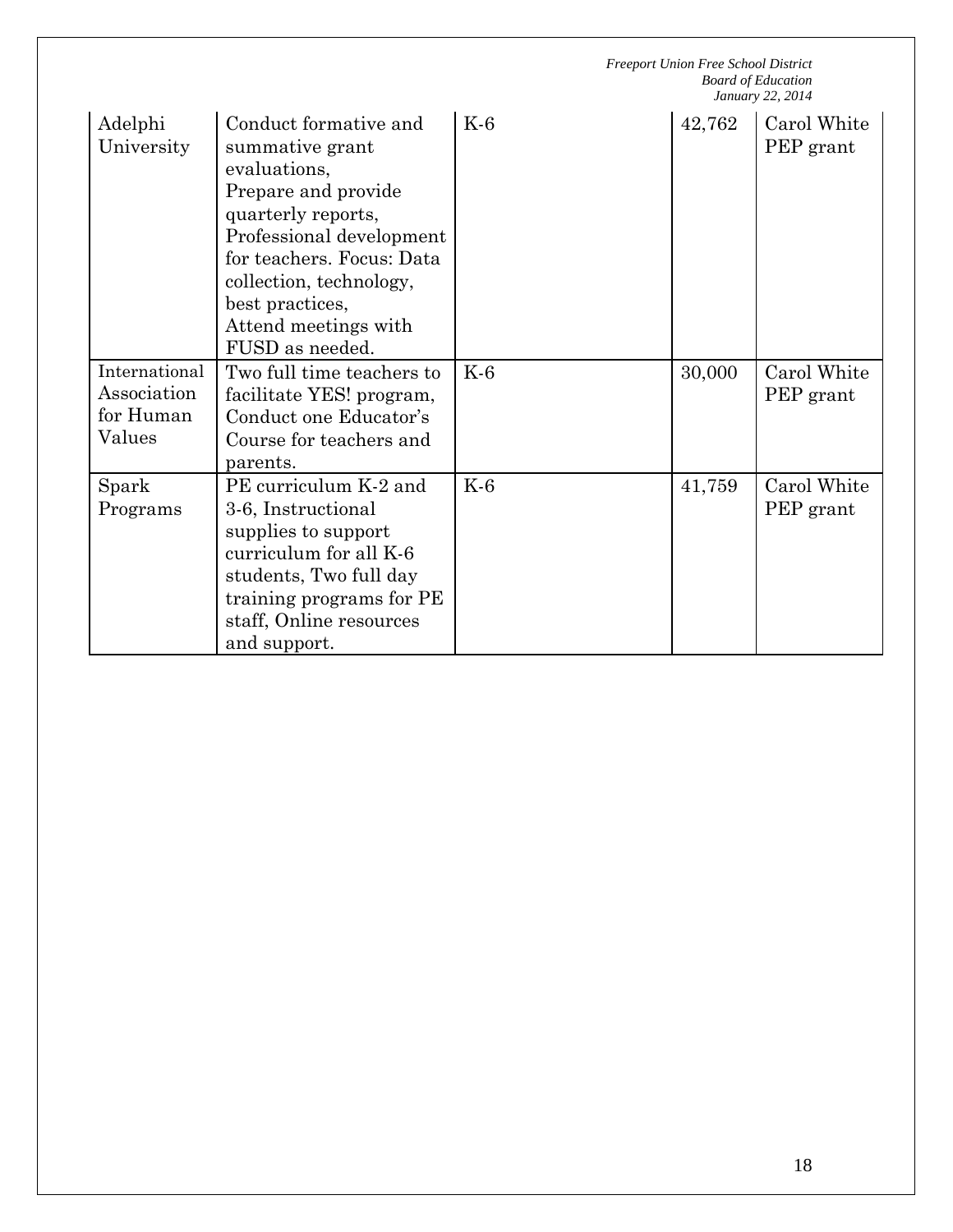**Finance**

### **RESOLUTION –BUDGET TRANSFER-GENERAL FUND**

**BE IT RESOLVED**, that the Board of Education of the Freeport Union Free School District here by approves a Budget Transfer within the General Fund for January, 2014.